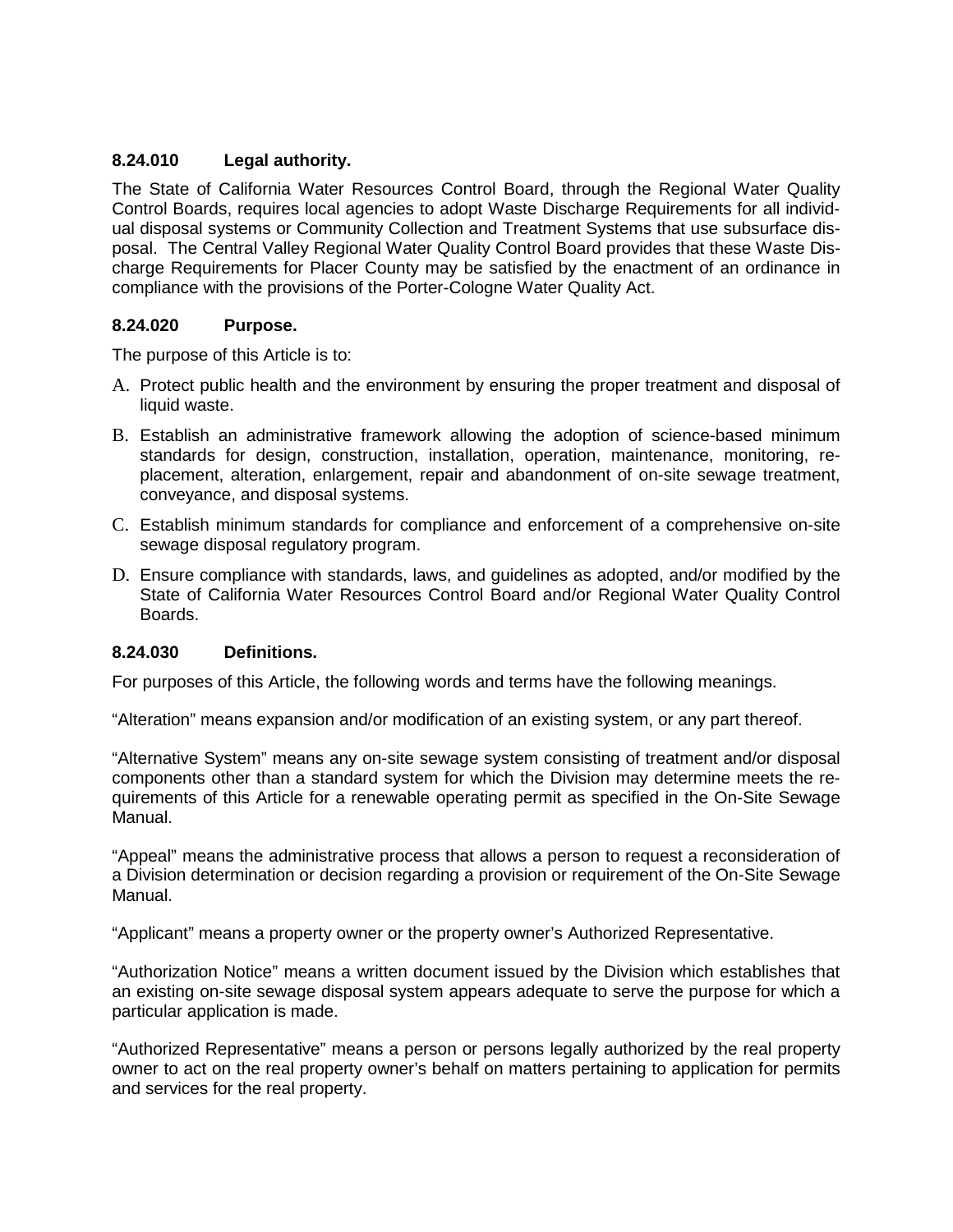"Bedroom" means any room designated as such by the County's Chief Building Official having jurisdiction.

"Building Permit" means a permit issued pursuant to Chapter 15, Article 15.04 by the County Building Services Division

"Building Site" - See "Site".

"Certificate Of Satisfactory Completion" means the document, issued by the Division that indicates the system was installed in compliance with this Article and the conditions of approval on the system permit.

"Cesspool" means an excavation in the ground receiving sewage, designed to retain the organic matter and solids, while allowing the liquids to seep into the soil.

"Commercial project" means any project other than those defined as residential.

"Consultant" means one of the following persons (exclusive of Division personnel) retained to provide services under this Article:

- 1. California Certified Engineering Geologist
- 2. California Certified Professional Soil Scientist,
- 3. California Registered Civil Engineer,
- 4. California Registered Environmental Health Specialist, or
- 5. California Registered Geologist

"Contractor" means a person who possesses an active General Engineering A, Specialty C-42, or Specialty C-36 contractor's license in accordance with the provisions of the California Business and Professions Code.

"Director" means the Director of the Placer County Division of Environmental Health Services, or his/her designee.

"Disposal Area" means the entire area used for underground dispersion of the liquid portion of sewage.

"Disposal Trench" means a ditch or trench with vertical sides and substantially level bottom designed to receive sewage effluent.

"Distribution Box" means a structure that receives septic tank or other treatment facility effluent and distributes it to the disposal area.

"Division" means the Placer County Department of Health and Human Services, Division of Environmental Health Services, its Director and designated employees.

"Effective Soil" means permeable, unsaturated, undisturbed native soil providing sufficient aeration and retention for optimal treatment of sewage effluent. Effective soil excludes soil layers that meet the criteria for "Conditions Associated with Saturation"; "Limiting Layers"; soils containing more than 50% rock fragments greater than 2 mm in diameter; soils with stones, cobbles, gravel, and rock fragments with too little soil material to fill interstices larger than one (1) mm in diameter; or soil texture classes of sand, unless otherwise specified in Chapter 21 Seepage Pit Requirements of the Manual.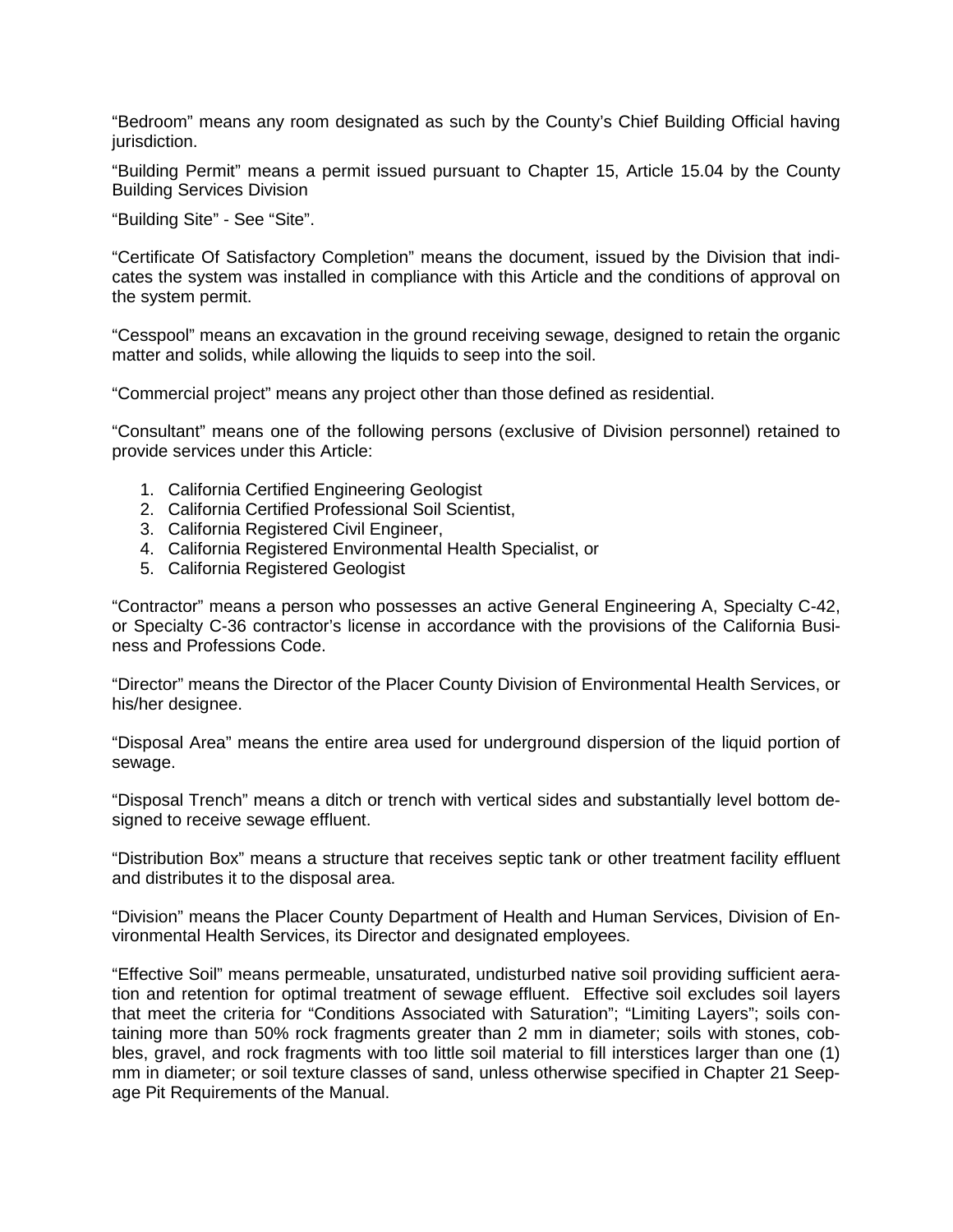"Effective Soil Depth" means the depth of effective soil from the bottom of the dispersal trench or drip tubing to a restrictive layer or groundwater.

"Effluent" means sewage, water, or other liquid, partially or completely treated or in its natural state, flowing out of a septic tank, supplemental treatment unit, disposal area or other system component.

"Existing System" means any installed system constructed in conformance with the rules, laws and local ordinances in effect at the time of construction.

"Failing On-Site System" means any system which discharges untreated or inadequately treated sewage or septic tank effluent directly or indirectly onto the ground surface, into protected waters, or into a dwelling. Also, any system not operated in compliance with permit conditions including, but not limited to, operation, maintenance and monitoring requirements, use of unapproved components, unapproved modifications to the originally permitted design, or an alternative system with monitoring sample results which do not meet parameters as required by this Article and the On-Site Sewage Manual. A failure also includes either wastewater exfiltration to groundwater from, or groundwater infiltration into, a septic tank.

"Graywater" – See "Sewage".

"Graywater Disposal System" means an on-site sewage disposal system designed for the collection, treatment and disposal of graywater only.

"Land Use Project" means any entitlement or application process, initiated through the County pursuant to Chapters 16 and 17 of the Placer County Code including but not limited to, a General Plan amendment, rezoning, use permit, variance, zoning clearance, design review, tentative map, parcel map, certificate of compliance, and minor boundary adjustment.

"Minimum Useable Sewage Disposal Area (MUSDA)" means the amount of ground surface expressed in square feet, that is required for sewage disposal when creating new lots or parcels in the tentative or parcel map process. The amount of land area is based on the percolation rate and the type of leach field distribution method.

"Occupant" means the person occupying or otherwise in real or apparent charge and control of the dwelling and/or real property.

"On-Site Sewage Manual" or "Manual" means the document containing implementing standards and requirements of this Article, including specific detail on acceptable on-site sewage treatment and disposal systems and processes, developed by the Division and the Wastewater Advisory Committee and adopted by resolution of the Board of Supervisors.

"On-Site Sewage System" – See "System".

"Owner" means the person or persons, trust, firm, corporation, limited liability company or partnership that is the owner of record of the real property, or premises or facility as identified on the last County equalized assessment roll.

"Permit" means the written document, issued and signed by the Division, which authorizes specific system work.

"Person" means any individual (owner or authorized representative), corporation, association, firm, organization, partnership, or company.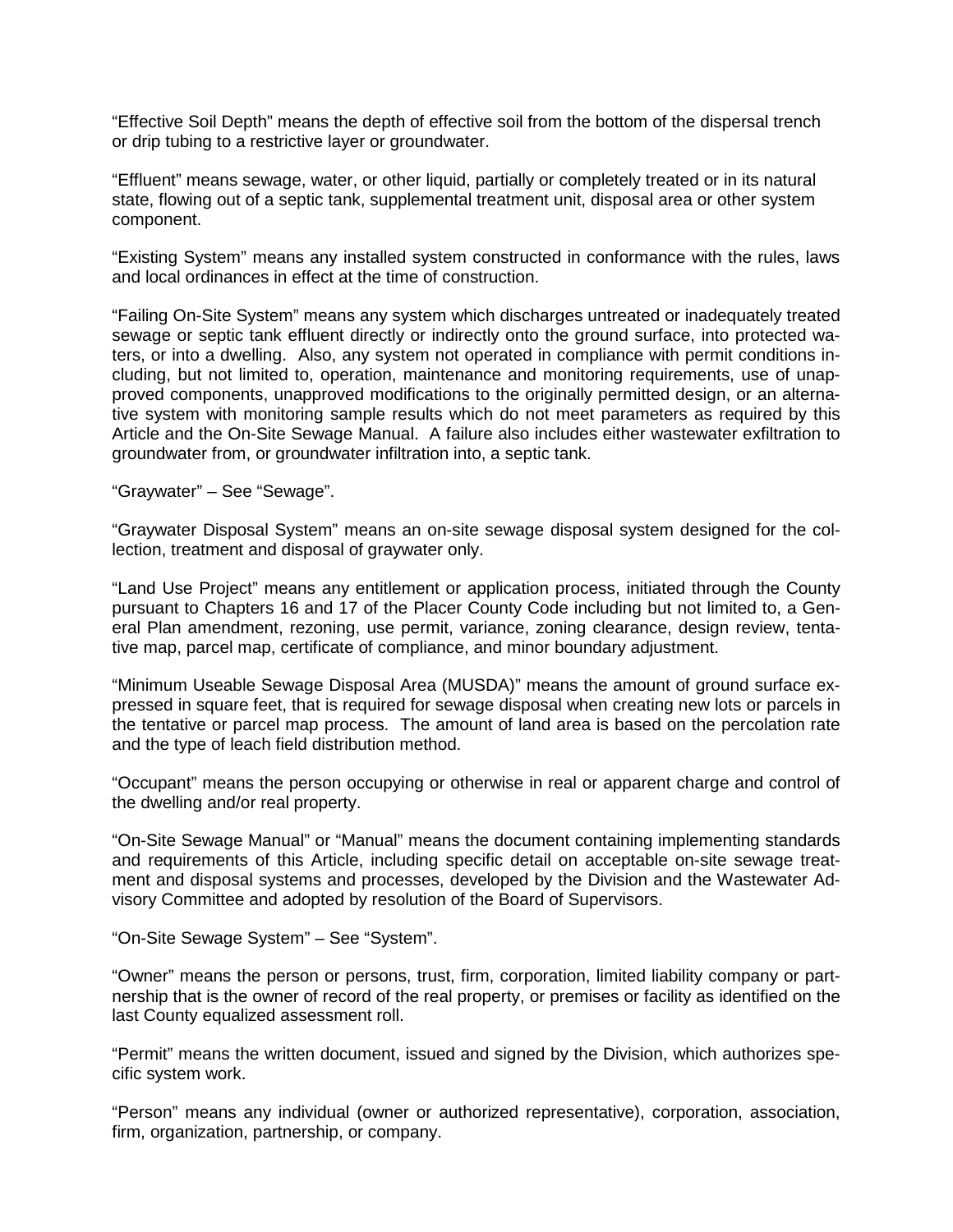"Pressure Distribution System" means any system designed to uniformly distribute septic tank or other treatment unit effluent under pressure in an absorption facility or other treatment/disposal unit.

"Pressure Transport Piping" means piping which conveys septic tank or other treatment unit effluent to a pressure distribution manifold by use of a pump.

"Public Sewer System" means any sewer system constructed, installed, maintained, operated and owned by or for a municipality or public entity established for sewage disposal purposes.

"Renewable Operating Permit" means that administrative document issued by the Division authorizing the initial and/or continued use of certain Alternative systems, as specified in the On-Site Sewage Manual.

"Repair" means installation, replacement and or connection of the portion(s) of a system necessary to eliminate a public health hazard or pollution of public waters created by a failing system.

"Replacement Area" means a separate, designated area that is sized to accommodate one hundred (100) percent of the daily design flow of the project.

"Septic Tank" means a watertight receptacle which receives sewage from a building or structure, is designed to separate solids from liquids, retains and digests organic matter and discharges the resulting effluent to a second treatment unit or to a soil absorption facility.

"Sewage" means wastewater that is designated as either "*blackwater*" and/or "*graywater*." and/or blackwaste.

- 1. "Blackwater" means wastewater contaminated with human or kitchen wastes, generally originating from toilets and kitchen sinks. It includes, but is not limited to, wastewater discharges from kitchen sinks, garbage grinders, water closets, toilets, urinals or similar fixtures alone or in combination with other wastewater.
- 2. "Graywater" means wastewater, exclusive of blackwater or industrial waste, deposited into plumbing drain systems or exiting directly from wastewater generating appliances. It includes, but is not limited to, wastewater discharges from washing machines, bathtubs, showers, bathroom washbasins, and laundry tubs.
- 3. Blackwaste" means human body wastes including feces, urine, other extraneous substances of body origin and toilet paper.

"Site" means an area of a lot or parcel designated for a specific purpose including an approved area for sewage disposal, building, etc.

"Site Evaluation" means the first step in obtaining an on-site sewage system construction permit or for determining feasibility for a future system during the entitlement process. The evaluation consists of specific soils testing, including soil profile testing and percolation rate; or soil boring for seepage pit systems.

"Slope" means the rise or fall in feet per one hundred (100) feet of horizontal distance. Slope is expressed as a percent of grade. For example: a land surface at a 45 degree angle has a slope of 100%.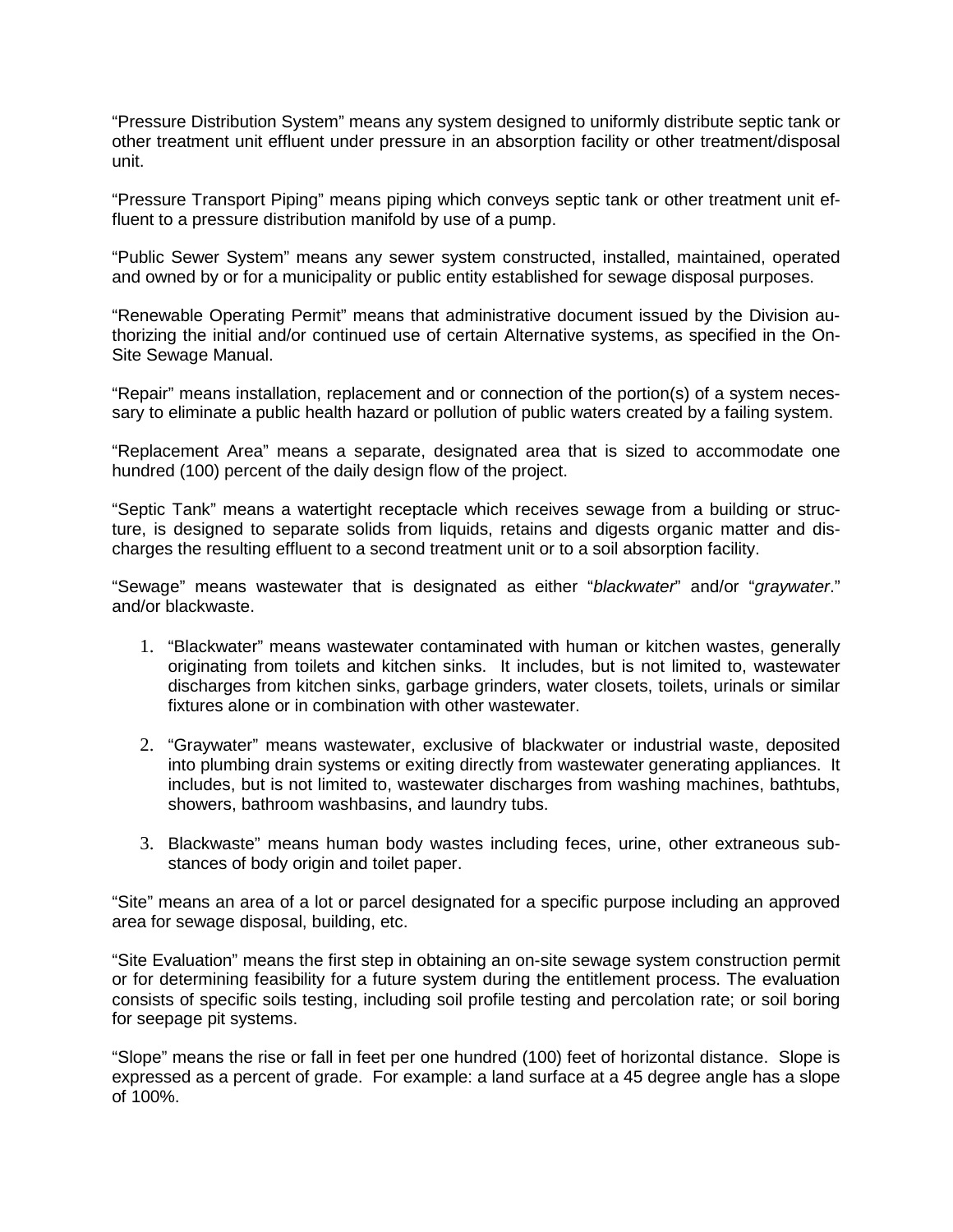"Soil" means the unconsolidated mineral or organic matter on the surface of the earth that has been subjected to and influenced by geologic and environmental factors of: parent material, climate, macro- and micro-organisms, and topography, all acting over a period of time and producing a product—soil—that differs from the material from which it is derived in many physical, chemical, biological, and morphological properties and characteristics.

"Soil Profile" means an excavation of sufficient size and depth to allow thorough examination of the soil to evaluate its suitability for sewage disposal.

"Standard System" means an on-site sewage system, which meets the requirements of the On-Site Manual, and is comprised of a 2-compartment septic tank for primary treatment and gravel or gravelless disposal trenches. Effluent will flow to the trenches by gravity, or may be pumped to the first distribution box of the trenches.

"Supplemental Treatment" means any approved on-site sewage system or component of an onsite sewage system, except a septic tank, dosing tank or pump tank, that performs additional wastewater treatment so that the effluent meets the following criteria prior to discharge of effluent into the disposal field:

| CBOD <sub>5</sub> | Shall not exceed 25 mg/L- 30-day average* |  |
|-------------------|-------------------------------------------|--|
| <b>TSS</b>        | Shall not exceed 30 mg/L-30-day average*  |  |
|                   |                                           |  |
|                   |                                           |  |
|                   |                                           |  |

Sources:

\* EPA secondary treatment guidelines for Class I effluent

"System" means an individual on-site sewage disposal facility, including replacement area, designed for the collection, treatment and disposal of sewage, or sewage storage only. The individual on-site sewage disposal facility shall serve only one source on the same lot or parcel, except for a primary and secondary dwelling which may share facilities on the same lot or parcel.

"Variance" means the administrative process which allows deviation from the provision or requirement of the On-Site Sewage Manual for a specific case where strict interpretation and enforcement of a standard may result in excessive hardship or deprivation of property privileges enjoyed by other property in the vicinity, but where the protection of the public health can still be maintained.

"Vertical Separation" means the depth of effective soil that exists beneath the bottom of a subsurface soil absorption system to a restrictive or limiting layer or feature such as a perched or seasonal water table, bedrock, hardpan, fractured or fissured rock, unacceptable fine textured soils, or excessively permeable material.

### **8.24.040 Applicability.**

The requirements of this Article shall apply to all on-site sewage treatment, conveyance, and disposal systems in Placer County with a design flow of less than ten thousand (10,000) gallons per day. For on-site systems approved under permit from the Division prior to the effective date of this Article, the conditions for system siting, design, construction, operation, maintenance, and monitoring approved at that time shall apply unless an application is submitted which causes the review of the sewage disposal system. Applications that would cause a review include but are not limited to a land use project, construction permit, or modification permit.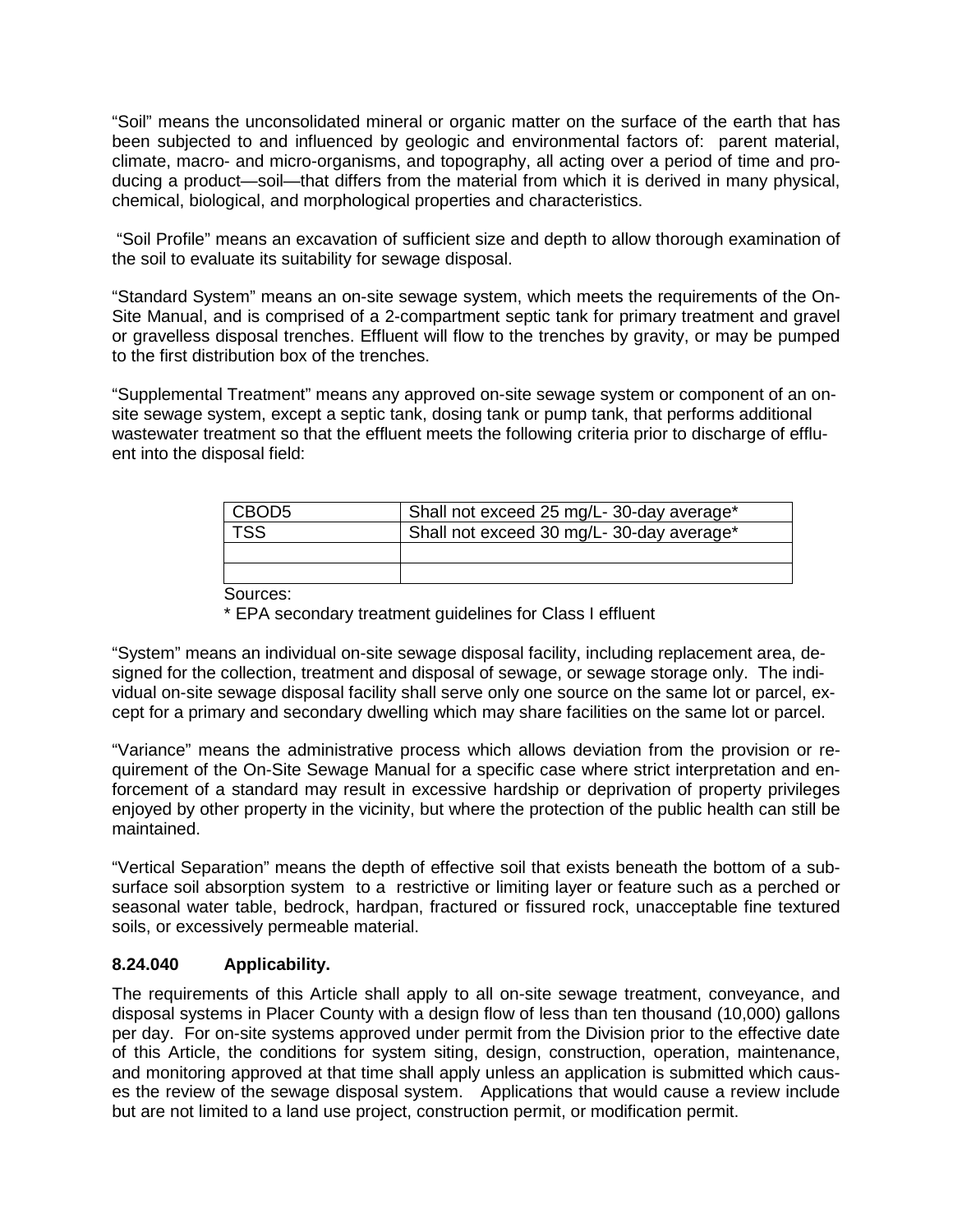#### **8.24.050 On-Site Sewage Manual.**

- A. The Placer County On-Site Sewage Manual shall govern the siting, design, installation, components, operation, monitoring, and maintenance of on-site sewage systems in Placer County. Copies of the On-Site Sewage Manual will be maintained and made available to the public at the Division's main office and webpage.
- B. The Placer County On-Site Sewage Manual shall be adopted by resolution of the Placer County Board of Supervisors (Board). The Division, based on observed need or on recommendation by the Wastewater Advisory Committee, may propose modifications of the Manual. When changes are proposed to the On-Site Sewage Manual, the changes shall be presented to the Board for adoption as an amending resolution.

### **8.24.060 Site Evaluation Requirements.**

- A. A site evaluation, meeting the requirements described in the On-Site Sewage Manual, shall be required on every existing or proposed lot or parcel prior to obtaining an on-site sewage system permit or any approval for the feasibility of on-site sewage system capability.
- B. A site evaluation may be waived in certain circumstances, at the discretion of the Division, based upon a prior site evaluation, soils analysis, or Division staff's knowledge of the site; or if it is determined that the proposed work will not cause any increase in the potential generation of sewage, and where inspection by the Division verifies the project will not significantly impact initial or replacement area for the on-site sewage disposal system.
- C. The site evaluation shall be conducted by the applicant's consultant and coordinated with the Division so that Division personnel may be present for any facet of testing in the evaluation process.
- D. The Division may require that the site evaluation be conducted during high rainfall periods of the year as described in the On-Site Sewage Manual, in order to determine the maximum fluctuation of depth to water below the surface of the ground, prior to approving a site for feasibility or construction of an on-site system.
- E. The Division may require a new site evaluation or other soils testing if it determines that prior site evaluation approvals were based on testing and/or reporting that was incomplete, insufficient, or incompatible with known information of a given area.

### **8.24.070 Environmental Health Land Use Project.**

- A. Prior to receiving approval, a land use project proposing to utilize onsite sewage disposal shall complete the Division's site evaluation process as described in this Article and the On-Site Sewage Manual in determining the suitability of on-site sewage disposal for all such projects.
- B. Soils testing that includes soil profile excavations and percolation rate determination for every proposed lot or parcel in any subdivision must be satisfactorily completed prior to approval of the land use project.
- C. No subdivision or parcel map shall be recorded or certificate of compliance issued unless all proposed lots or parcels which rely on an individual sewage disposal system have an approved site evaluation report that verifies all of the following minimum site characteristics: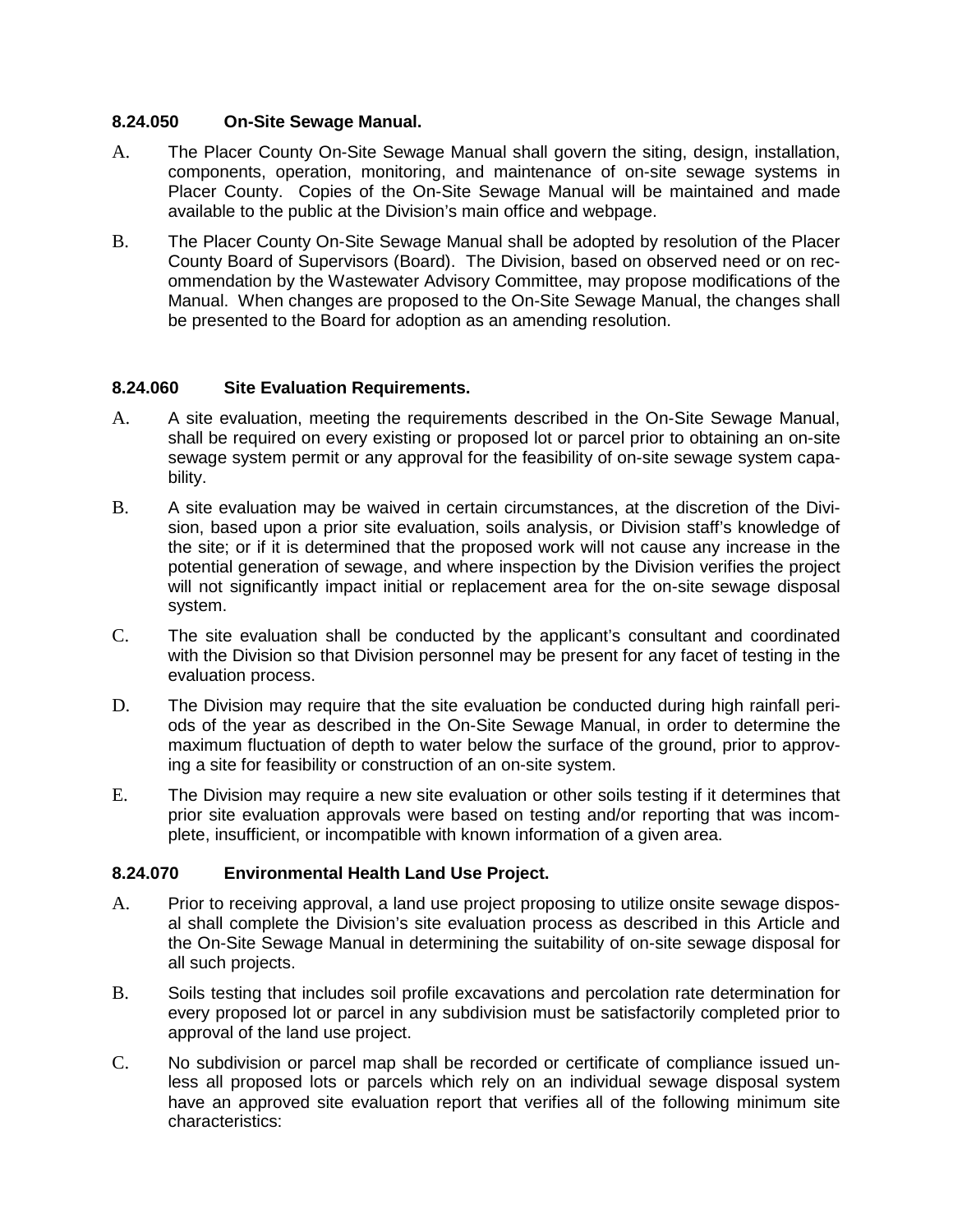- 1. Vertical separation of not less than 24 inches
- 2. Slope no greater than 30%
- 3. Percolation rate between 1.0 and 120 minutes per inch
- D. No subdivision or parcel map shall be recorded or certificate of compliance issued unless all proposed lots or parcels which rely on an individual sewage disposal system have an approved site evaluation report that specifies the required minimum useable sewage disposal area (MUSDA) in accordance with the area requirements shown in Table One. The entirety of the MUSDA shall be configured to allow installation of disposal trenches on contour and with a minimum length of fifty (50) feet.

| Percolation<br>(Minutes/Inch) | <b>MUSDA</b><br>(Square Feet) |                              |
|-------------------------------|-------------------------------|------------------------------|
|                               | <b>Gravity Distribution</b>   | <b>Pressure Distribution</b> |
| $1 - 5$                       | Not Allowed as on Option      | $6,000*$                     |
| $6 - 20$                      | 9,000                         | 6,000                        |
| $21 - 40$                     | 12,000                        | 8,000                        |
| 41-60                         | 15,000                        | 10,000                       |
| 61-90                         | Not Allowed as on Option      | 13,000                       |
| $91 - 120$                    |                               | 15,000                       |

Table One. MUSDA Requirements

\* Supplemental treatment is required by an alternative system.

- E. Prior to any commercial project being given final Division approval, all on-site sewage treatment and disposal requirements must be satisfactorily completed and approved by the Division.
- F. No new lot or parcel shall be created where the parcel relies on an on-site sewage system which cannot be sited within the boundaries of the proposed lot or parcel.
- G. If there is an existing system to remain on a lot or parcel proposing a minor or major subdivision, or additional building site, the Division shall require an evaluation of the existing system, which shall include at a minimum:
	- 1) Review of a septic tank pumper's report that verifies: the septic tank has been pumped within three (3) years of the evaluation application date, the septic tank's minimum capacity, the physical condition of the components of the tank, and the integrity of the tank;
	- 2) Field inspection by the Division to determine if the existing system appears to be functioning properly, without signs of imminent failure (e.g., surfacing sewage, rank vegetative growth, etc.), and meets current setback requirements;
	- 3) Verification of adequate replacement area available to accommodate a standard system or alternative system (one specifically approved for the creation of new lots and parcels);
	- 4) Reasonable verification that the system was installed under a valid permit; and
	- 5) Other site evaluation methods may be required at the discretion of the Division to completely evaluate the system.
	- 6) System as-built or complete system tracing, if needed to determine accurate loca-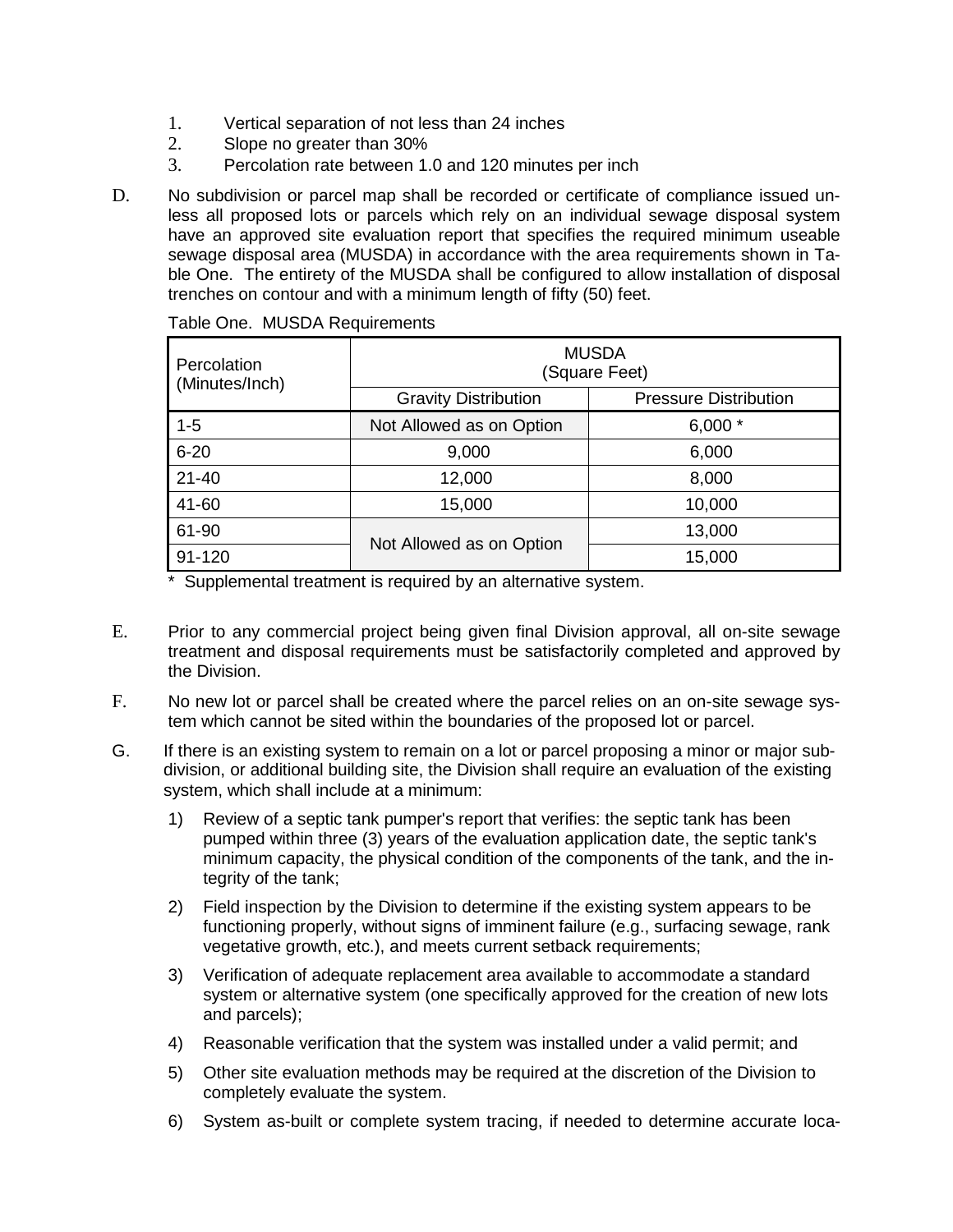#### tion of system.

H. Minimum effective soil depth requirements for creation of parcels shall be based on approved alternative supplemental system(s) with pressure distribution disposal trenches. Subsurface drip disposal shall not be permitted for parcel creation.

I. Variances to the On-Site Sewage Manual shall not be granted to allow the creation of lots, parcels or additional building sites. Applications requesting such a variance shall not be accepted by the Division.

J. This Article and/or the On-Site Sewage Manual shall not nullify or supersede any provisions for on-site sewage disposal in the County General Plan, any Community Plan, or any other applicable plan of any agency or government having jurisdiction. Where there is a discrepancy between the Article and/or On-Site Sewage Manual and any applicable plan, statute, or ordinance, the stricter standard shall apply.

### **8.24.080 Sewage System Requirements.**

- A. General Requirements
	- 1. No person shall treat or dispose of sewage in any manner other than by an onsite sewage system approved by either the Division or the State of California Regional Water Quality Control Board having jurisdiction, a public sewer system or other method meeting the standards set forth in this Article or the On-Site Sewage Manual.
	- 2. Standard on-site sewage systems approved after the effective date of this Article shall be sited and designed so as to have a minimum vertical separation of 48 inches with a percolation rate between 6 minutes per inch and 60 minutes per inch. Systems that do not meet these criteria are identified and described in the On-Site Sewage Manual.
	- 3. Every permit issued after January 1, 2005 shall be subject to the Operation, Maintenance, and Monitoring Program as specified in the On-Site Sewage Manual.
	- 4. No person shall construct, operate or maintain an on-site sewage system that does not comply with the requirements of this Article, the conditions specified in the On-Site System Construction Permit, and the requirements outlined in the On-Site Sewage Manual.
	- 5. No person shall utilize any form of effluent disposal that discharges on or above the post installation ground surface such as sprinklers, exposed drip lines, freesurface wetlands or a pond.
	- 6. No person shall operate a failing on-site system.
	- 7. No person shall connect any structure to an existing on-site system where the total projected sewage flow would be greater than the design flow specified in the original On-Site System Construction Permit or where, in the opinion of the Division, the connection of a new and/or replacement structure to an existing system would not meet the standards contained in this Article or the On-Site Sewage Manual, unless an Authorization Notice is obtained as set out in the On-Site Sewage Manual.
	- 8. No person shall discharge anything other than what is specifically defined as sewage, in this Article, into any On-Site Sewage System.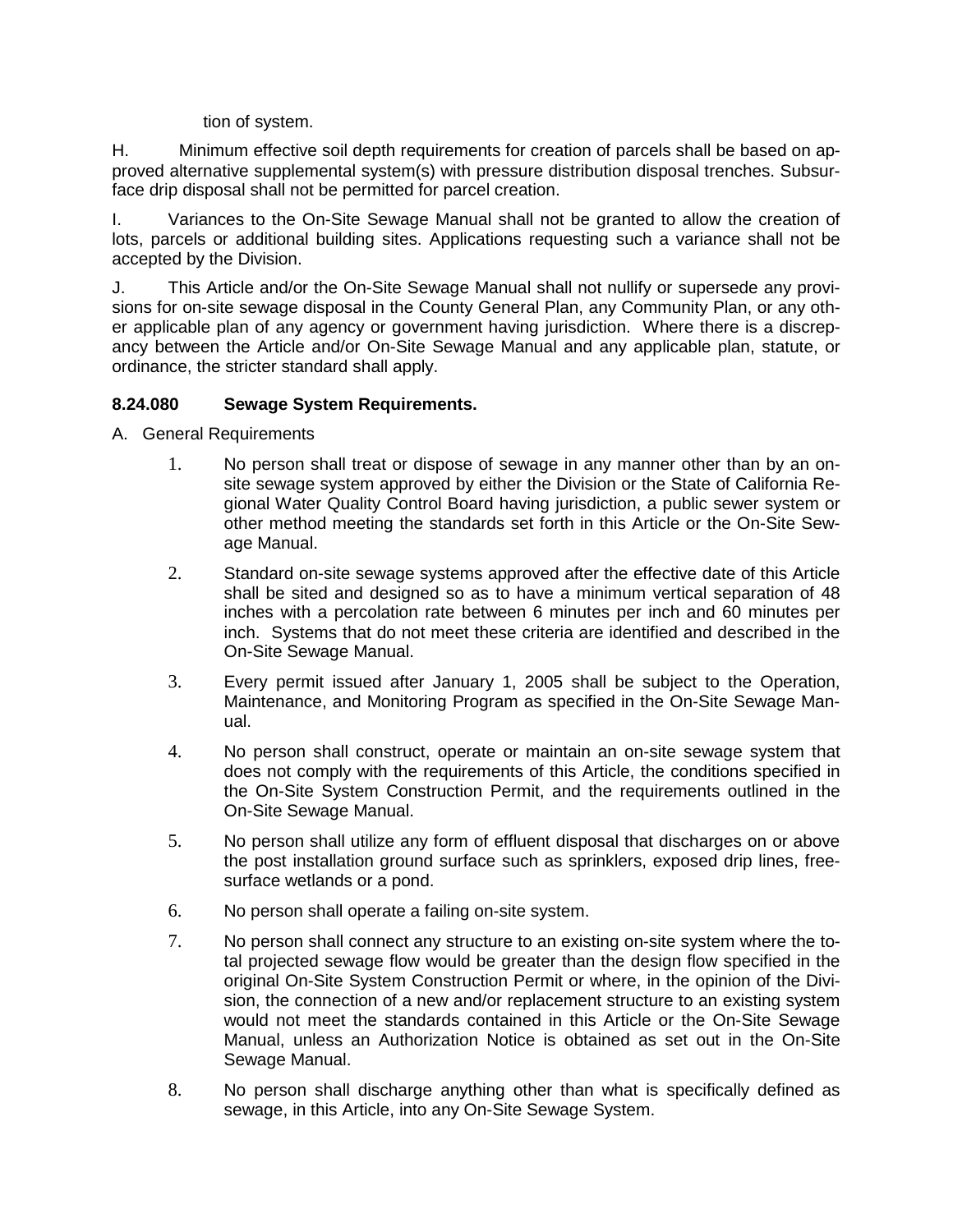- 9. No person shall operate a system constructed after the effective date of this Article without a Certificate of Satisfactory Completion.
- 10. No person shall maintain or operate a system for which the Division has issued an order to abandon the system.
- 11. An area approved by the Division for which the soil and site conditions are acceptable for installation of an on-site sewage system shall be maintained for the purpose of system replacement. Except when otherwise authorized by the Division, it shall consist of one hundred percent of the needed area.
- 12. The complete system shall be owned solely by the owner of the property which it serves.
- 13. Graywater disposal systems shall meet the same requirements as on-site sewage systems. Graywater shall not be diverted from an on-site sewage system which utilizes supplemental treatment.
- 14. No person shall operate a cesspool.
- B. Construction Inspection Requirements

The applicant shall grant the Division access to the property for purposes of inspecting the system in accordance with the requirements of this Article, the On-Site Sewage Manual, and with any conditions specified on the construction permit.

#### **8.24.085 Permit Requirements.**

- A. Permit Required: A sewage disposal system permit is required in order for any person to install, replace/repair, modify, expand, abandon/destroy, or change use of a system. A construction permit is not required for servicing or replacing an approved system's components with mechanical or electrical parts of the same type, size or capacity; pumping of septage; repair/replacing a distribution box; or repairing/replacing sewer pipe from the septic tank to the distribution box. The complete permit application, and accompanying required documentation as set forth in the On-site Sewage Manual; and appropriate fees are required at the time of application.
- B. Permit Conditions: The system must be installed, operated, maintained and monitored according to the requirements of the Placer County On-Site Sewage Ordinance and Manual, and permit conditions. Any permit conditions shall be binding upon the property owner and successive property owners for the life of the system.
- C. Proof of Valid Permit: A copy of the approved permit and plans must be at the job site once the work begins and until the final inspection and approval of the work.
- D. Expired Permit: The permit is valid for two (2) years from the date it is issued. It may be renewed under procedures described in the Onsite Sewage Manual.
- E. Permit Transfer: The permittee must make a written request for transfer of the permit to the new property owner. Expired permits are non-transferable.
- F. Permit Modification: If the applicant proposes a change which affects the system permit (e.g., adding bedrooms, new system location, etc.), an additional review fee and new permit conditions may be required.
- G. Renewable Operating Permit: When required under the Operation Maintenance and Monitoring Program as described in the Placer County On-Site Sewage Manual, the Division shall require any person to obtain a Renewable Operating Permit. The requirement to obtain and maintain a Renewable Operating Permit and comply with the conditions of the permit shall be binding upon the property owner and successive property owners for the life of the system.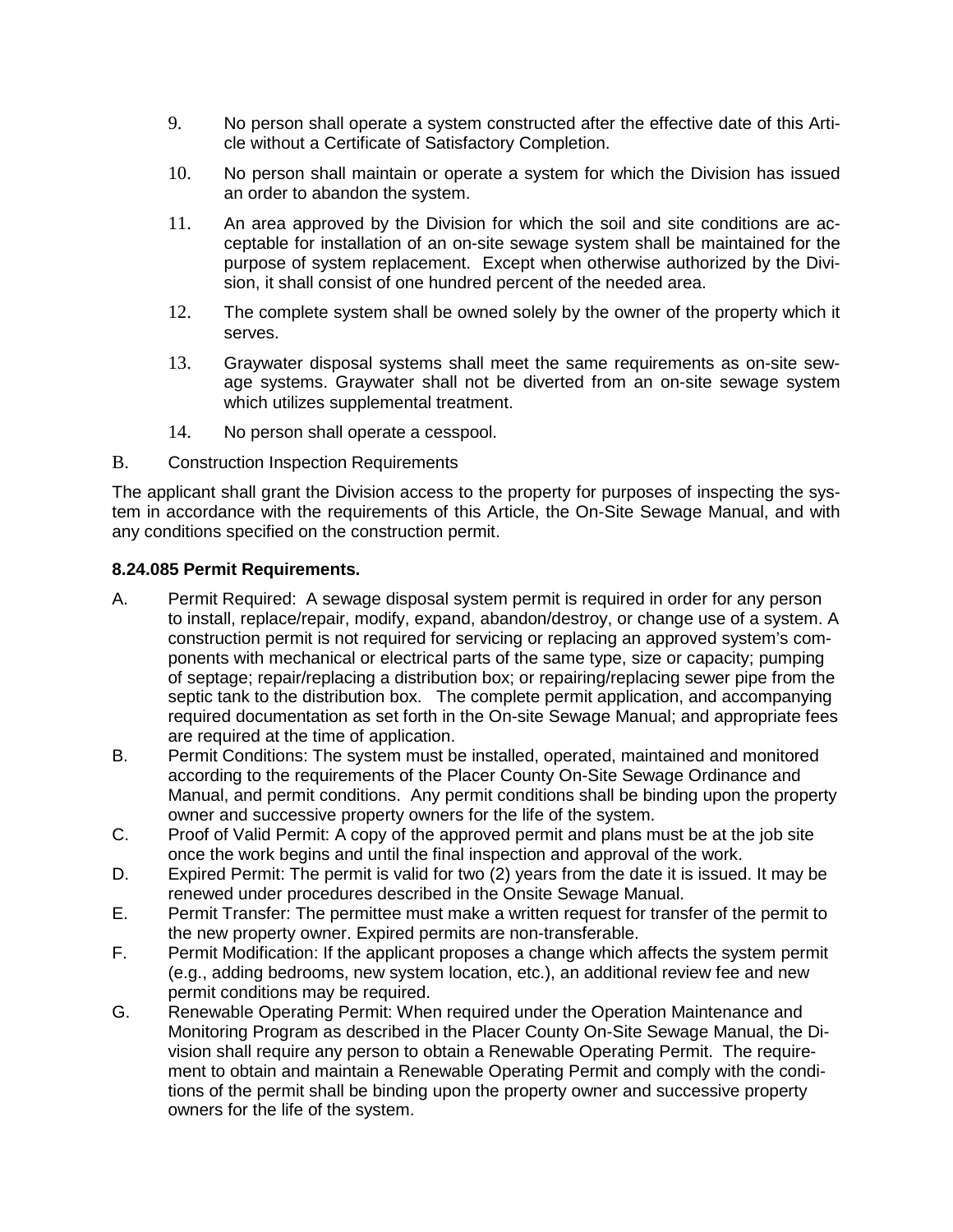- H. Permit Denial: The Division may deny any system construction permit application that fails to comply with the requirements of this Article or the On-Site Sewage Manual for primary or replacement system.
- I. Appeal: An applicant may appeal a decision on a permit application using the provisions set forth in 8.24.120.

# **8.24.090. Wastewater Advisory Committee**

The Wastewater Advisory Committee (Committee) was established by the Board of Supervisors by resolution (Res. 2000-239). The Committee advises the Director in the following matters:

- A. Development and maintenance of the On-Site Sewage Manual.
- B. Application of new on-site collection, treatment, conveyance, dispersal, and disposal technology.
- C. Development and oversight system for introducing innovative on-site sewage technology.
- D. Development and oversight system for assuring that on-site sewage systems are appropriately operated, maintained, and monitored.
- E. Future revisions to this Article and the On-Site Sewage Manual.
- F. Policies, practices, and procedures to improve protection of public health and delivery of customer service.
- G. Other on-site sewage disposal questions or issues as requested by the Director.

## **8.24.100 Division Fees.**

The applicant shall pay fees for permits and services of the Division required by this Article as established by Placer County Code Article 2.116.100, and adopted by resolution, at the time of submission of permit application and in advance of the requested or required service.

### **8.24.110 Enforcement and Penalties.**

### A. Enforcement

- 1. All violations of this Article and the On-Site Sewage Manual are determined to be unlawful and declared to be detrimental to the public health, safety and welfare, and are public nuisances. All conditions which render any building, structure, premises, land use or portion thereof to be used or maintained in violation of this Article shall be abated pursuant to provisions set out in Placer County Code Article 17.62 if provisions for their continuance made pursuant to this regulation are not satisfied.
- 2. The Division may condemn, according to law, any residence or other establishment that is accumulating or disposing of sewage in a manner contrary to the requirements of this Article.
- 3. In addition to the use of any other remedy, the Director may seek legal or equitable relief in Placer County Superior Court to enjoin any act or practice and to abate any conditions that constitute or will constitute a violation of this Article.
- 4. No person shall obstruct, impede or interfere with the Division or any other County employee, contractor or other authorized representative in the performance of code enforcement and nuisance abatement duties pursuant to this Article and the On-Site Sewage Manual.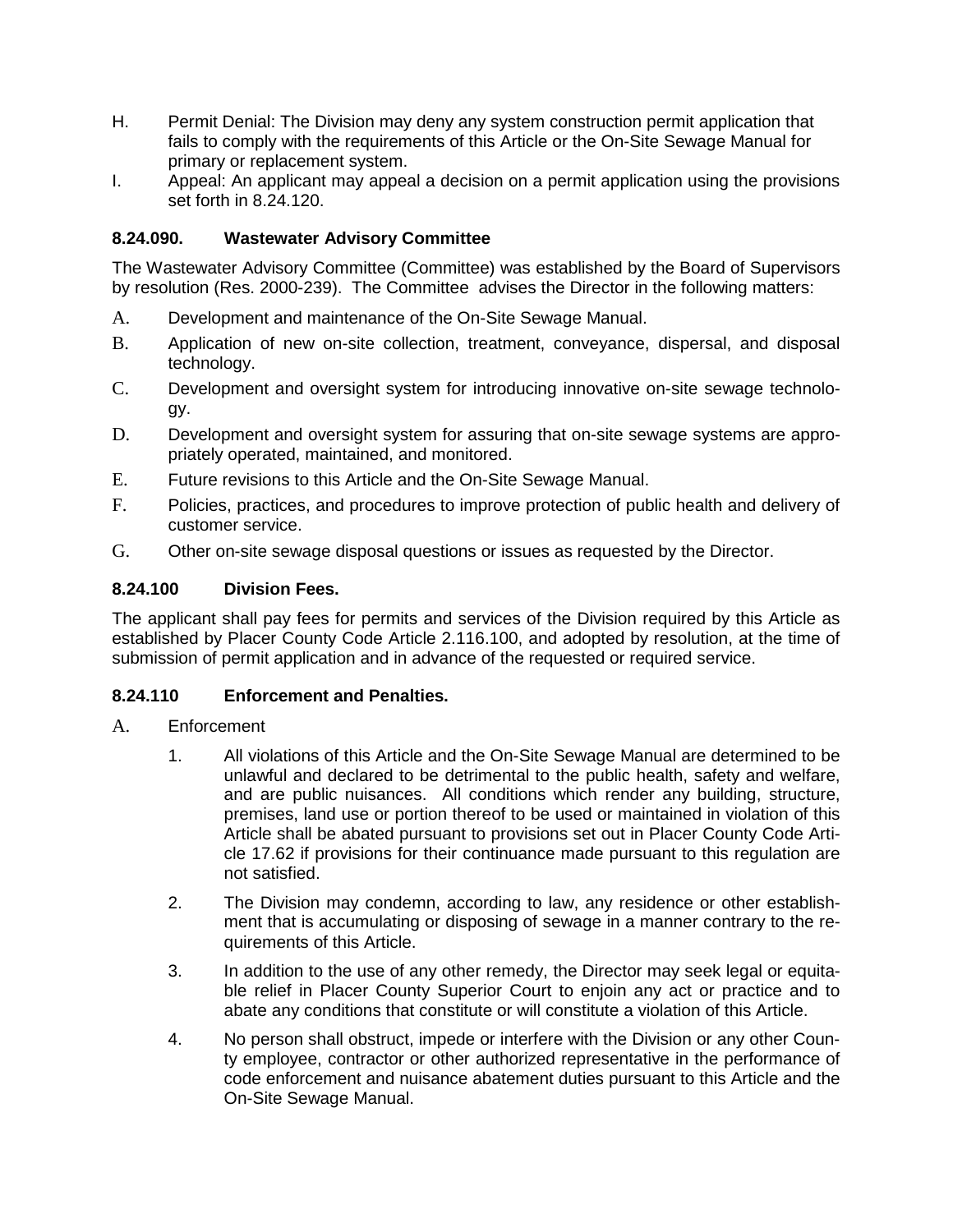5. When it is necessary to make an inspection to enforce the provisions of this Article, or when a Division official has reasonable cause to believe that there exists in a building or upon a site a condition which is contrary to or in violation of the sections of this Article or the On-Site Sewage Manual, the official may enter the building or site at reasonable times to inspect or to perform duties imposed by this Article, provided that if such building or site is occupied at the time of inspection, proper credentials shall be presented to the occupant and entry shall be requested and granted. If such building or site is unoccupied, the Division official shall first make a reasonable effort to locate the owner or other person having charge or control of the building or site and shall request entry to the building or site. If entry is refused, the Division official shall have recourse to the remedies provided by law to secure entry/access.

### B. Penalties

- 1. The Division may seek penalties as defined in the Placer County Zoning Ordinance Chapter 17, Article 17.62.
- 2. The Director is authorized to issue citations to any person found in violation of this Article in accordance with Placer County Code, Chapter 1, Article 1.24 and Chapter 17, Article 17.62.

## **8.24.120 Appeals.**

Any person who is individually affected in an adverse manner by an environmental health decision made as to any standard contained in this Article or the On-Site Sewage Manual may appeal that decision to the Director after reasonable efforts have been made to resolve the issue through consultation with line staff and the section supervisor. The term *"individually affected"*  means a person who has been denied a permit or adversely affected by or as a result of a health department determination, decision, or regulatory enforcement action;

A. Submission of Appeal

Appeals must be submitted in writing to the Division within fourteen (14) calendar days of the decision. The appeal shall be filed on forms provided by the Division. The appeal shall contain reasons and pertinent documentation as to why the appellant believes the decision to be unwarranted. The required appeal filing fee shall also accompany the written appeal.

- B. Review Procedure
	- 1. The Director within thirty (30) calendar days of the date that a completed appeal application is received, shall schedule an appeal hearing. The Director will make a determination consistent with legal mandates and public health principles. After completion of the hearing, the Director will prepare a written order granting or denying the appeal, and shall include in the order specific findings.
	- 2. The appeal hearing shall be de novo. Written notice of the time and place of the hearing shall be given at least fourteen (14) calendar days prior to the date of the hearing to each interested party.
	- 3. The Director, within thirty (30) calendar days of the date of completion of the appeal hearing, shall file the decision on the appeal. The Director may approve, conditionally approve or deny the appeal, or request addi-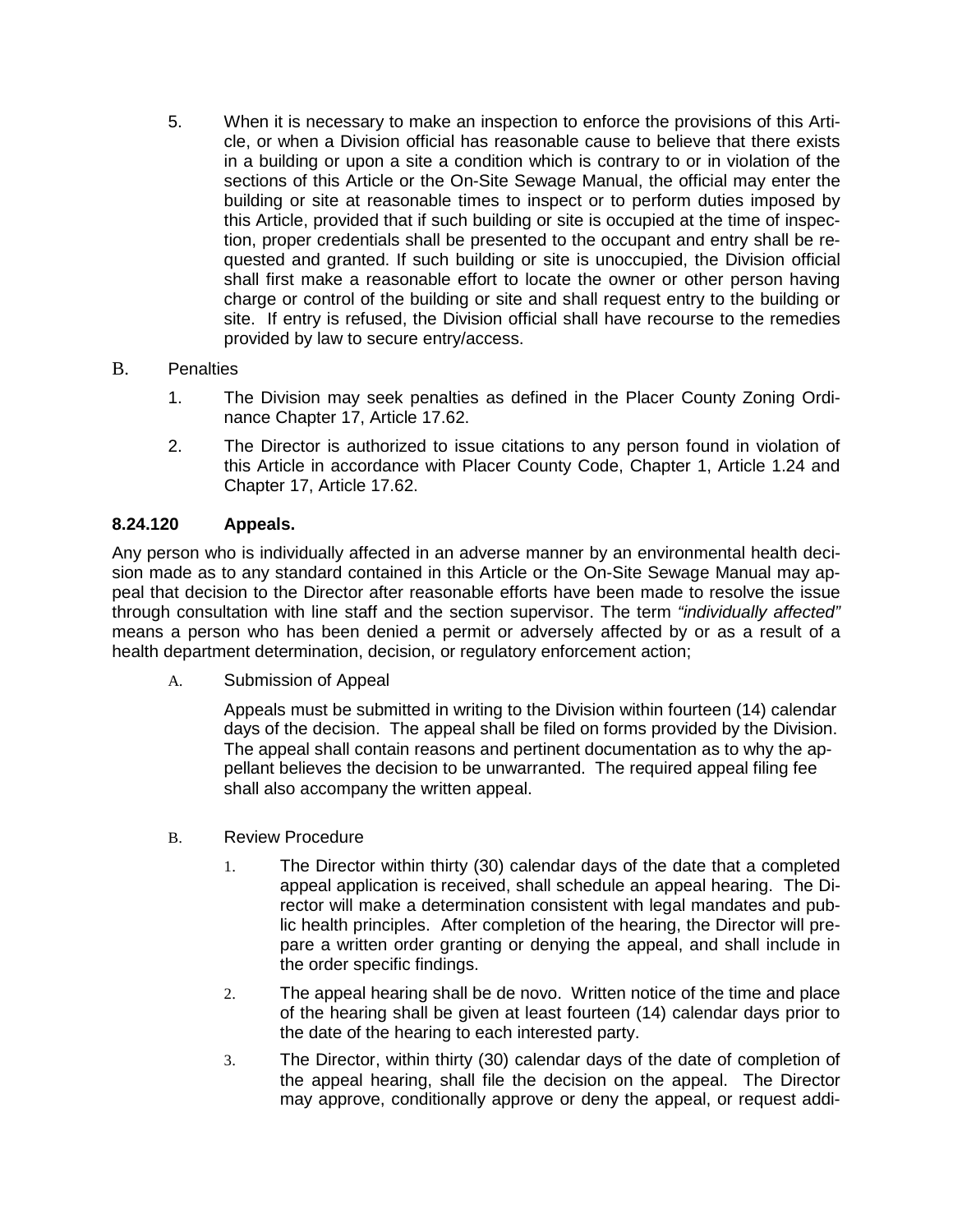tional information prior to making a determination. All actions of the Director shall be made in writing.

4. Decisions of the Director shall be considered final and not subject to further administrative appeal.

## **8.24.125 Variances.**

A. Criteria for approval. A variance from any provision of the On-Site Sewage Manual may be granted under the following conditions:

- 1. There must be in each specific case, a special circumstance applicable to the property (e.g. location, soil characteristics) where practical difficulties, excessive hardship, and denial of privileges of property enjoyed by other property owners in the vicinity would result from the strict interpretation and enforcement of any provision;
- 2. the hardship was not created intentionally by the action of the applicant;
- 3. no reasonable alternative exists for the treatment of sewage; and
- 4. the resulting discharge from the system as a result of the variance approval will not adversely affect the health of the public or the persons utilizing the subject property.
- B. Procedure
	- 1. An application for a variance shall be submitted to the Division on a form approved by the Division. The application shall be completed in full, and be accompanied by the appropriate filing fee and all exhibits required by the Division. A separate application shall be filed and a separate fee paid for each lot, parcel, or building site considered for a variance.
	- 2. The Division shall review the information contained in the application and determine whether the application is complete. 3. When required, written consent from adjoining property owners may be required to establish that the variance will not affect the use of such adjoining property and to deem the application complete.
	- 4. If the completed application does not request a variance to setback and would not result in an adverse public or environmental health effect to the subject property or adjoining properties, the Division may grant the variance subject to the provisions of section 8.24.125.A., Criteria for Approval. If the application information indicates that granting of the requested variance may have an adverse environmental effect or may affect the use of the adjoining property, the following procedure shall apply:
		- a. Within thirty (30) calendar days after acceptance of the variance application as complete, a public hearing shall be conducted regarding the requested variance. At least fourteen (14) calendar days prior to such hearing, notice by mail shall be given to owners of properties which are contiguous to the property for which the variance is requested. For the purposes of this notice, "owner" means the owner of record as shown on the latest equalized county assessment roll.
		- b. For such hearing, the Director shall designate a Division representative to act as the Hearing Officer. After completion of the hearing, the Hearing Officer shall prepare a written order granting or denying the variance, and shall include in such order specific findings as to whether the criteria established for the granting of a variance are satisfied.
- C. General conditions and provisions.
	- 1. Unless otherwise approved at the time of issuance, variances are nontransferable.